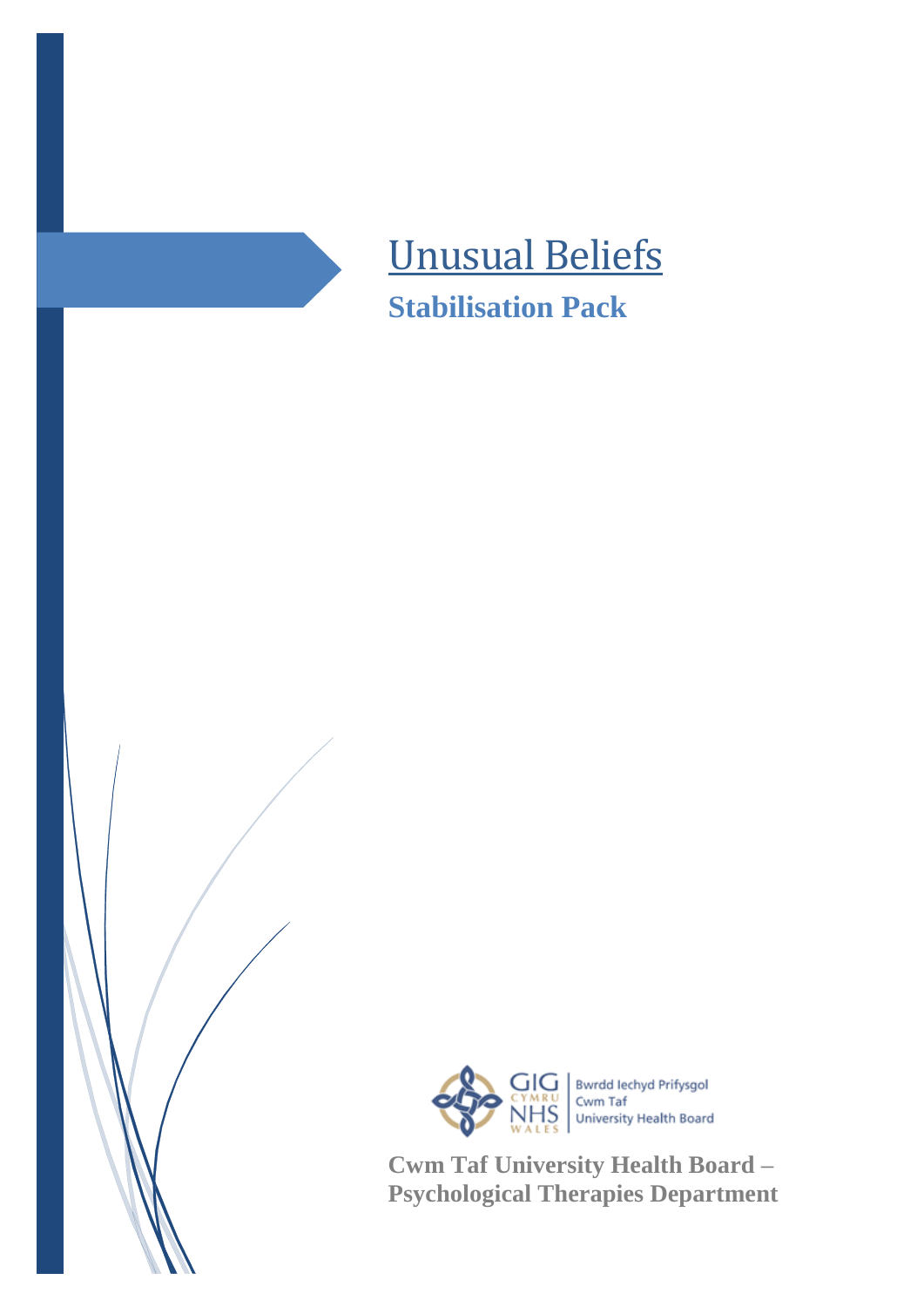# Unusual Beliefs

## What are unusual beliefs?

Most of us have beliefs that can't actually be proved - for example, we may believe in God, or telepathy, or ghosts. If these beliefs are common, and if they do not cause any harm or distress, they are not seen as a problem. However, some people have strong beliefs that are not shared by others, and which cause them a significant amount of distress. Often these beliefs are quite frightening. For example, you may be convinced that people or organisations are following you or spying on you or plotting to harm you in some way. Others may believe that people on the television are talking about them, or that secret cameras have been installed in their home, or that their food is being poisoned.

### What causes unusual beliefs?

Research has shown that nearly all of us have some beliefs that could be described as 'paranoid.' For example, it is common to walk into a room and immediately be afraid that everyone is talking about you - especially if you are rather shy and self-conscious. It has been estimated that between 10-15% of the population regularly have thoughts that would fit the diagnosis of 'paranoia', although most of these people do not come into contact with mental health services. The people who access services are usually those who are most distressed by their beliefs, whereas others with similar beliefs may manage to live alongside them without too many problems.

Suspicious beliefs can be the result of drugs, either illegal or prescribed. For example, amphetamines can make people very suspicious and afraid, as can cannabis, alcohol, cocaine and ecstasy. Some prescribed drugs can also have this effect in some people. If you have concerns about this you should talk to your GP or psychiatrist.

Another reason for having unusual beliefs that are not shared by others, is a past history of trauma of some kind. It is not surprising that the world may seem a very dangerous place if you've been through traumatic events. We know that people who have had very real and frightening experiences of being bullied or victimised are more likely to develop beliefs that are sometimes described as 'paranoid.' If you really have been threatened, it is not surprising that later on in your life, you will easily get worried that you might be in danger again. Situations of inequality – such as being poor, powerless and taken advantage of - can also lead us to feel 'paranoid'. For example, you may have been in situations where others were hostile to you or tried to cover up or lie about what was going on (e.g. workplace harassment, or racism.) Or you may live in a part of town that is unsafe. All of this will make it more likely that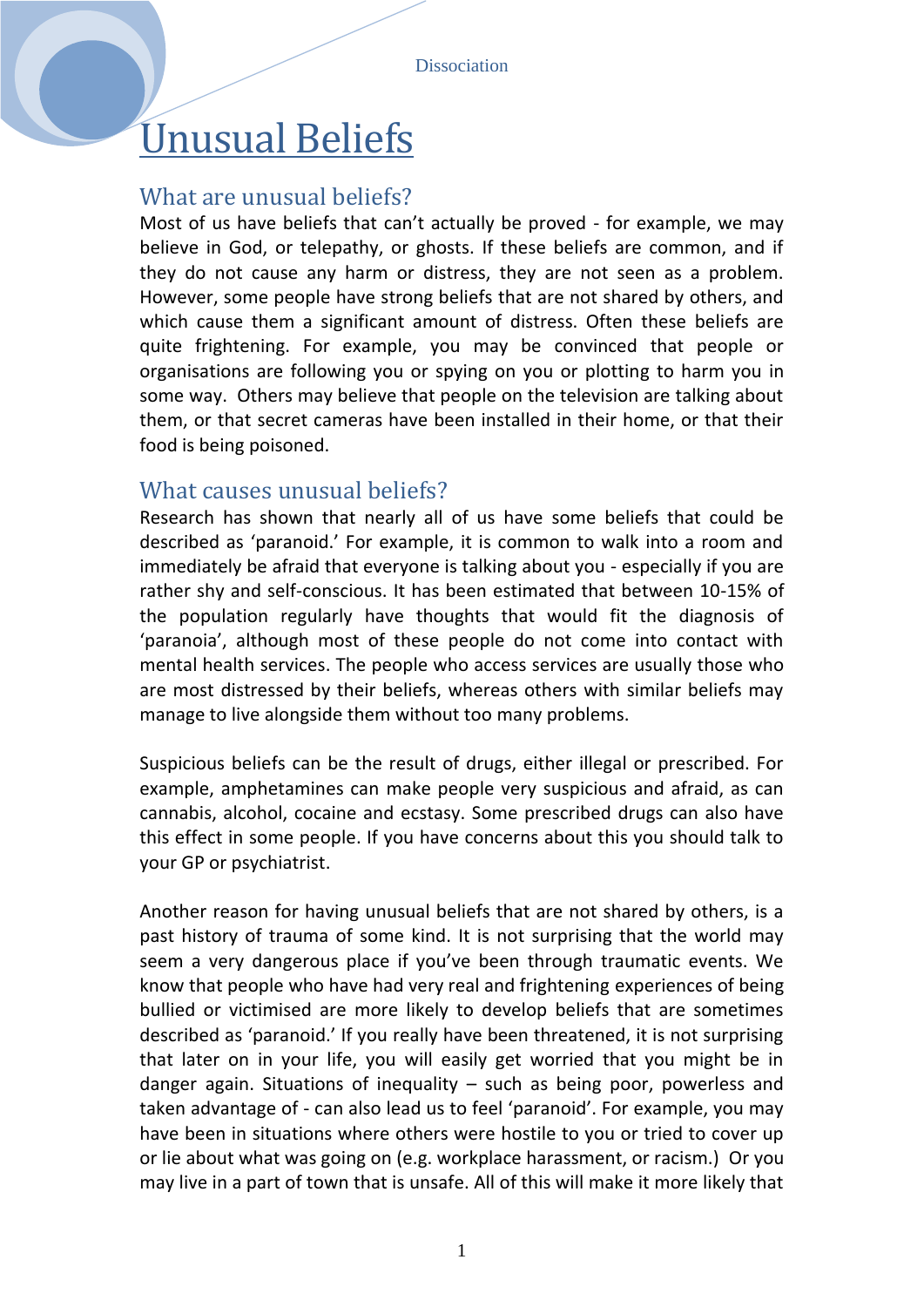your fears, which arise out of real events and situations, increase and start to dominate your life.

Sometimes, fears that arise during confusing and unpleasant situations seem to get exaggerated, and then it is hard to work out what is real and what isn't real. This may be because your mind is working very hard to protect you from further risks, even when the risks are not there any more, or are much lower than you think.

## Strategies that might help

One way of working out what is really happening is to try and test out some of your beliefs. Sometimes there is a reassuring explanation. For example, one man was convinced that the police were following him, even though he had done nothing wrong. When he looked into this with the help of his mental health worker, they discovered that there was a police station just around the corner. This was the reason that there were a lot of police cars around. Perhaps you and your mental health worker, if you have one, can come up with some ways of finding out if there is evidence to support your beliefs, or not.

Another helpful approach is trying to reduce the distress that the belief causes you, so that it has less influence over your life. Even if you and others have different opinions about whether the belief is true, you can still try some of the ideas that other people have found useful.

These ideas fall into 3 main groups:

#### **REDUCING FEAR AND INCREASING CONTROL.**

You may be able to do this by finding additional ways to protect yourself, planning for difficult situations, using reassuring phrases to yourself, relaxation or Mindfulness techniques.

#### **BUILDING UP OTHER ASPECTS OF YOUR LIFE.**

Having a structure to your day can help, as does getting involved in activities and hobbies that distract you from worries and bring more enjoyment into your life.

#### **OVERCOMING PROBLEMS.**

If the belief is stopping you doing things you want to do, or interfering in your life in other ways, see if you (and your mental health worker if you have one) can come up with some creative solutions. For example, even if you are